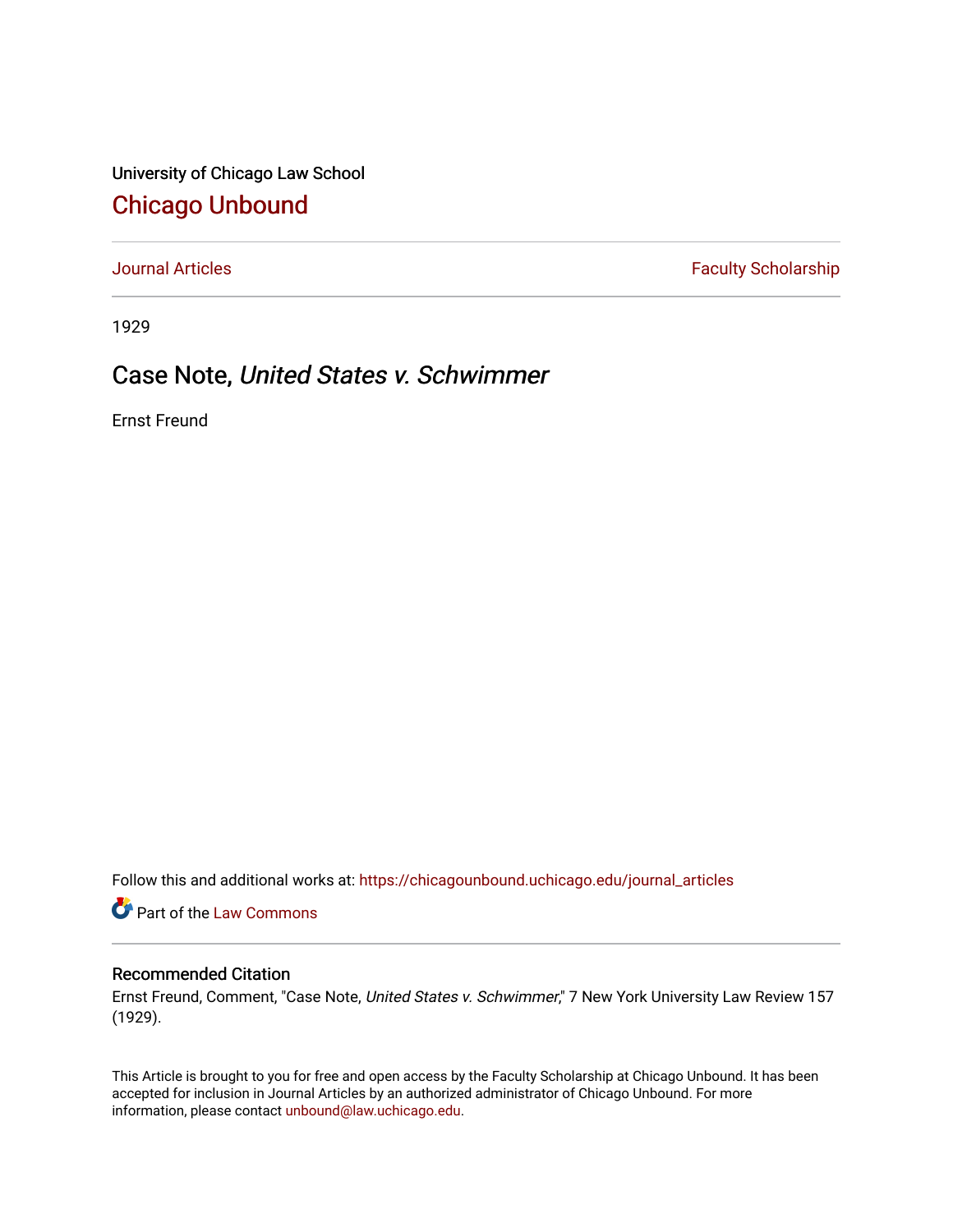## *CURRENT COMMENr*

### UNITED STATES v. SCHWIMMER *ERNST FREUND*

In this case<sup>1</sup> a woman, a well-known pacifist, was denied naturalization as an American citizen. The Supreme Court, speaking through Mr. Justice Butler (Justices Holmes, Brandeis, and Sandford dissenting) says: "The burden was upon her to show what she meant and that her pacifism and lack of nationalistic sense did not oppose the principle that it is a duty of citizenship by force of arms, when necessary, to defend the country against all enemies, and that her opinions and beliefs would not prevent or impair the true faith and allegiance required by the act. She failed to do so. The District Court was bound by the law to deny her application."

The decision deserves careful study.

Note that the court says: "The District Court was bound by the law to deny her application." In other words, the reason for the decision was not that the District Court exercised a fair discretion with which the Circuit Court of Appeals should not have interfered. That would have been a conceivable position but not a desirable one. It is better that naturalization should be controlled by law than by discretion, and those who applauded the Circuit Court of Appeals, when it reversed the District Court, cannot consistently criticize the Supreme Court merely for treating the whole matter as one of statutory right or disability.

The question then is: Was Mrs. Schwimmer judged according to the standards laid down by the statute?

Her rejection must be placed upon one of two grounds (or the two combined): the one relating to the oath of allegiance; the other to the statutory requirements concerning character, attachment, and disposition.

The required oath is to the effect that the applicant will support and defend the Constitution and laws of the United States against all enemies, foreign and domestic, and bear true faith and allegiance to the same. It is prescribed for applicants of both sexes and of ages however advanced; it must, therefore, be possible for women of fifty or men of seventy to take it. Mrs. Schwimmer was willing and ready to take the oath, and thought she could take it. Mr. Justice Holmes in his dissenting opinion says that it is agreed that she is qualified except so far as

ERNST FREUND is Professor of Law in the University of Chicago.

<sup>149</sup> U. S. Sup. Ct. 448, decided May 27, 1929.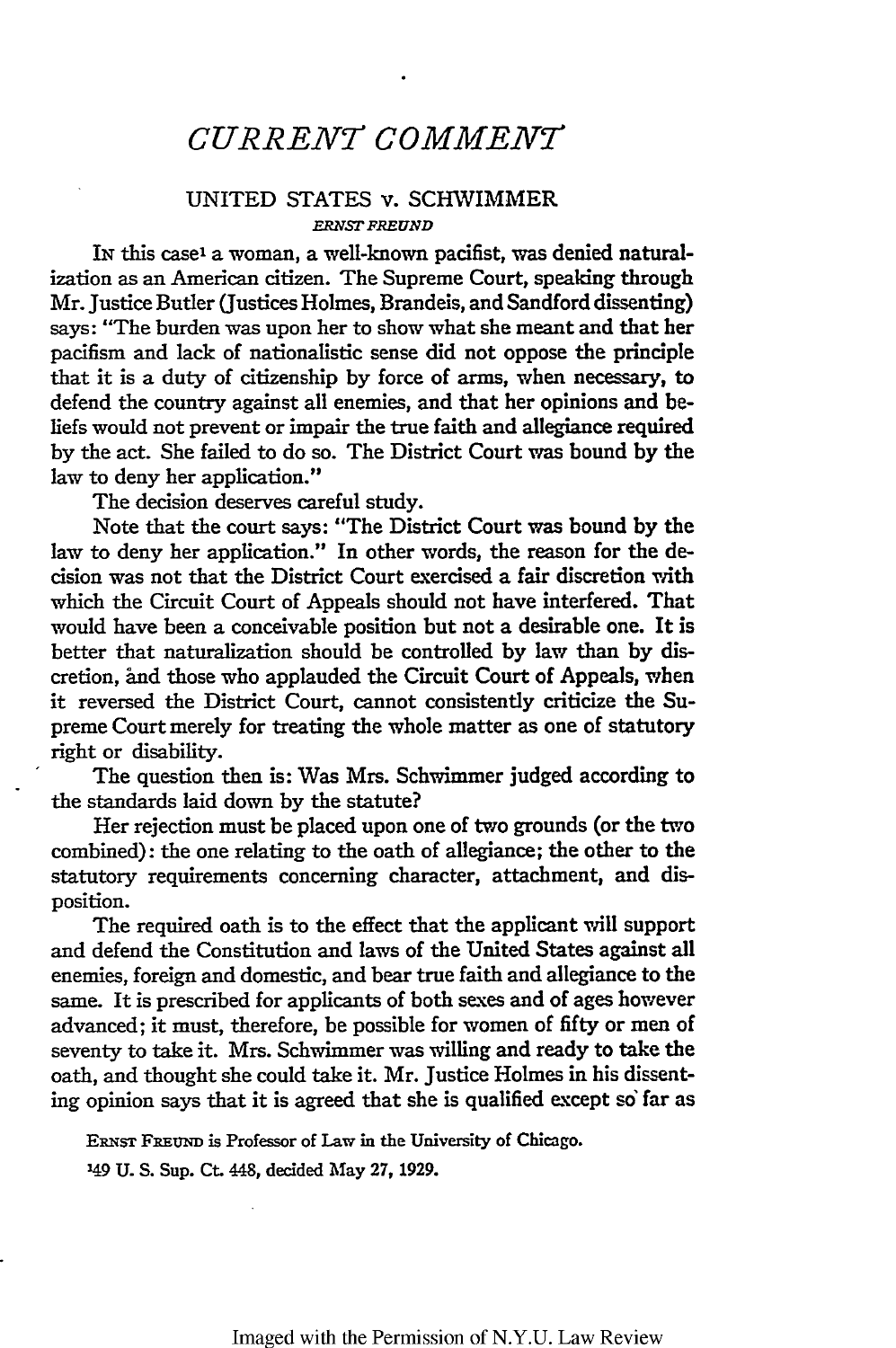her views may show ". **.** that she cannot take the oath of allegiance without a mental reservation." The quotation marks are Justice Holmes'. But I cannot find the words in the prevailing opinion. To permit an inquiry into mental reservations would be to set official conjecture above the law. The Supreme Court has done no such thing. The oath of allegiance may be laid out of the case.

The Supreme Court denies the right to citizenship because the applicant's conceded views as to the bearing of arms in defense of the country show that she is not attached to the principles of the Constitution or well disposed to the good order or happiness of the country.

What is legal evidence of the lack of these attributes? It might be a plausible answer to say that the best and conclusive evidence is found in a refusal to obey laws, and the Supreme Court seems to think that Mrs. Schwimmer fails by that test. Does she? She has not violated any law. Congress did in 1917 relieve from the selective draft members of religious organizations objecting to combatant service; for all we know Congress may in the next war exempt all conscientious objectors. To test law-abidingness by reference to non-existing laws lands us in speculation. As well ask an applicant: would you in 1850 have obeyed the Fugitive Slave law? The criterion of obedience to imaginary laws would open the doors to all kinds of arbitrariness. Fortunately, again, the Supreme Court has not committed itself to that criterion.

There remains, then, as the sole ground of the decision the inconsistency between opposition to bearing arms in the defense of the country and attachment to the principles of the Constitution. Suppose it is true that there are many citizens who hold Mrs. Schwimmer's views and who are as much entitled to their citizenship as the Judges of the Supreme Court: has not Congress applied a different test to those not yet citizens, which the courts must apply and, in order to apply, must interpret according to the best of their ability? Mr. Justice Holmes calls attention to the Eighteenth Amendment and those not attached to its principles. He might also have called attention to the difficulties of those who do not find themselves attached to the principles of the Constitution established by the many five-to-four decisions of the Supreme Court. If Mr. Justice Butler has the courage of his convictions, he is bound to declare all of them unworthy to be called citizens, for surely he would not claim power of discrimination between principles and principles, but, confronted with the embarrassments of pressing devotion to principles to logical conclusions, would shield himself behind the mandate of the statute: *"ita lex scripta."*

Let us then examine the letter of the statute,—in too many cases, alas, the last thing that lawyers think of doing. Do we find that Congress set up so elusive and impossible a test for judicial administration as an abstract attitude of attachment to constitutional principles that